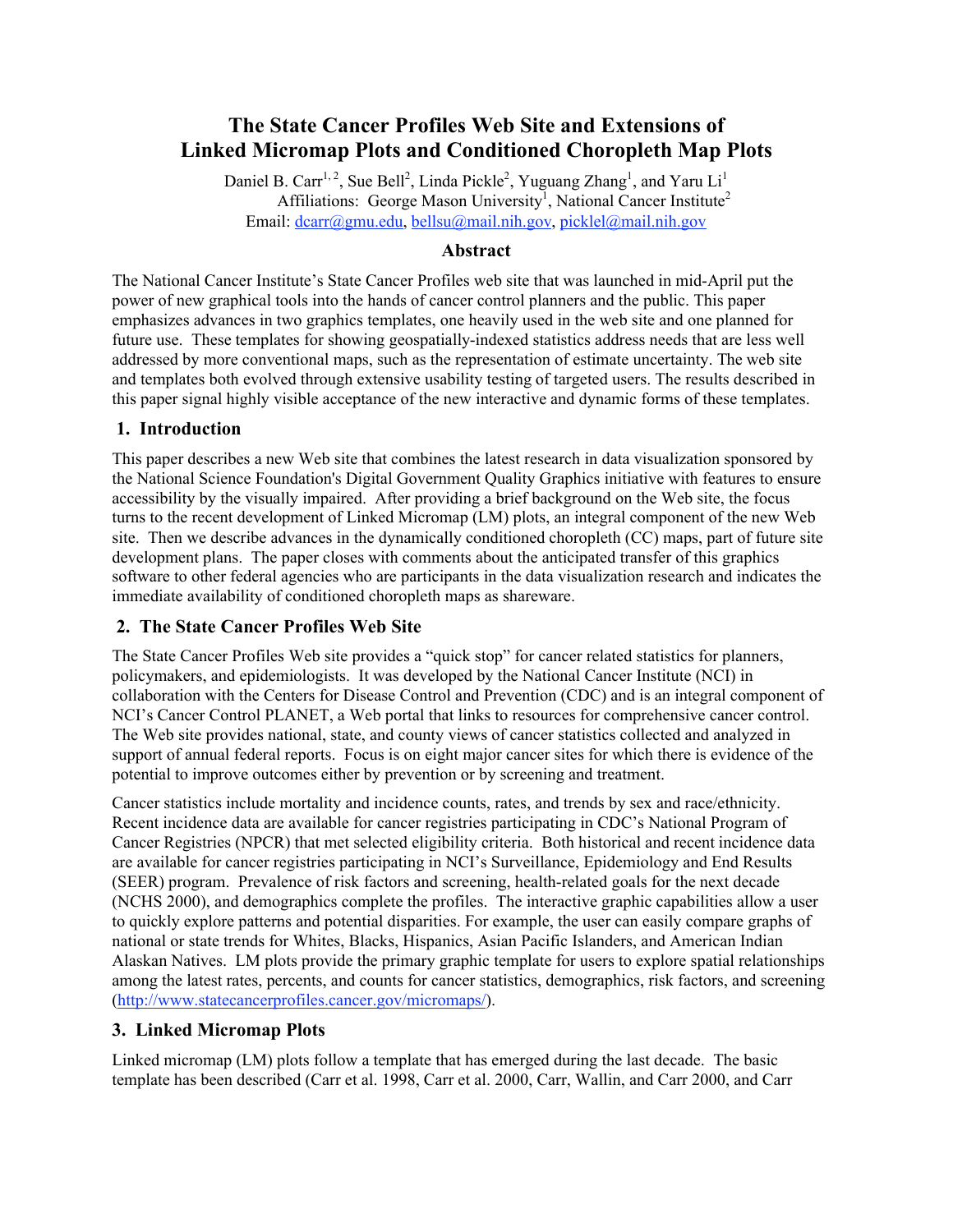2001) and its wide applicability noted. The key features of LM plots include panels of region names, statistical graphics, and small maps called micromaps. As indicated in Figure 1, a screen shot from the Web site, a common color links a state name with statistical estimates of cancer rates, risk factors or demographics and the region polygon on the map. The template allows for an accurate representation of rate uncertainty and reference values such as Healthy People 2010 objectives (NCHS 2000) shown as the green area. The link between statistical values and geography makes LM plots very useful for revealing and communicating spatial patterns in the data. Interactive extensions of LM plots (Wang et al. 2002 and Carr 2002) are now in use. For example, the triangles in Figure 1 provide for sorting the entire graphic using one of the display columns.



**Figure 1. Link Micromap Plots. Only three full rows of panels show.**

While some design changes (e.g., variable selection and labeling) were specific to the NCI implementation, the major design challenge arose from taking LM plots from a portrait print image to a landscape screen image. The change in orientation significantly affected the number of rows that could be displayed. For example, on the screen it was not possible to legibly display all states, much less all 254 counties in Texas. The requirement for a standard banner and logos for branding exacerbated the problem by further reducing the vertical screen real estate available for data display. Laboratory-based usability testing immediately drew attention to problems with the initial design in which both the browser window and the LM plot pane had vertical scroll bars. Users were drawn to the browser window's scroll bar and became confused and frustrated looking for states not shown. In the current design, there is no scroll bar for the browser window if the screen area setting is for 1024 by 768 pixels or more. In the next round of usability testing, users intuitively scrolled down to find the additional states. However, observation of users at their desktops identified a key group of users who either were limited to or preferred an 800 by 600 screen area setting. Challenged with meeting the needs of this subgroup but not wanting to penalize users with higher screen area displays, a further re-design minimized the need for horizontal and vertical scrolling by ensuring that the graphical display fit in an 800 by 600 screen area.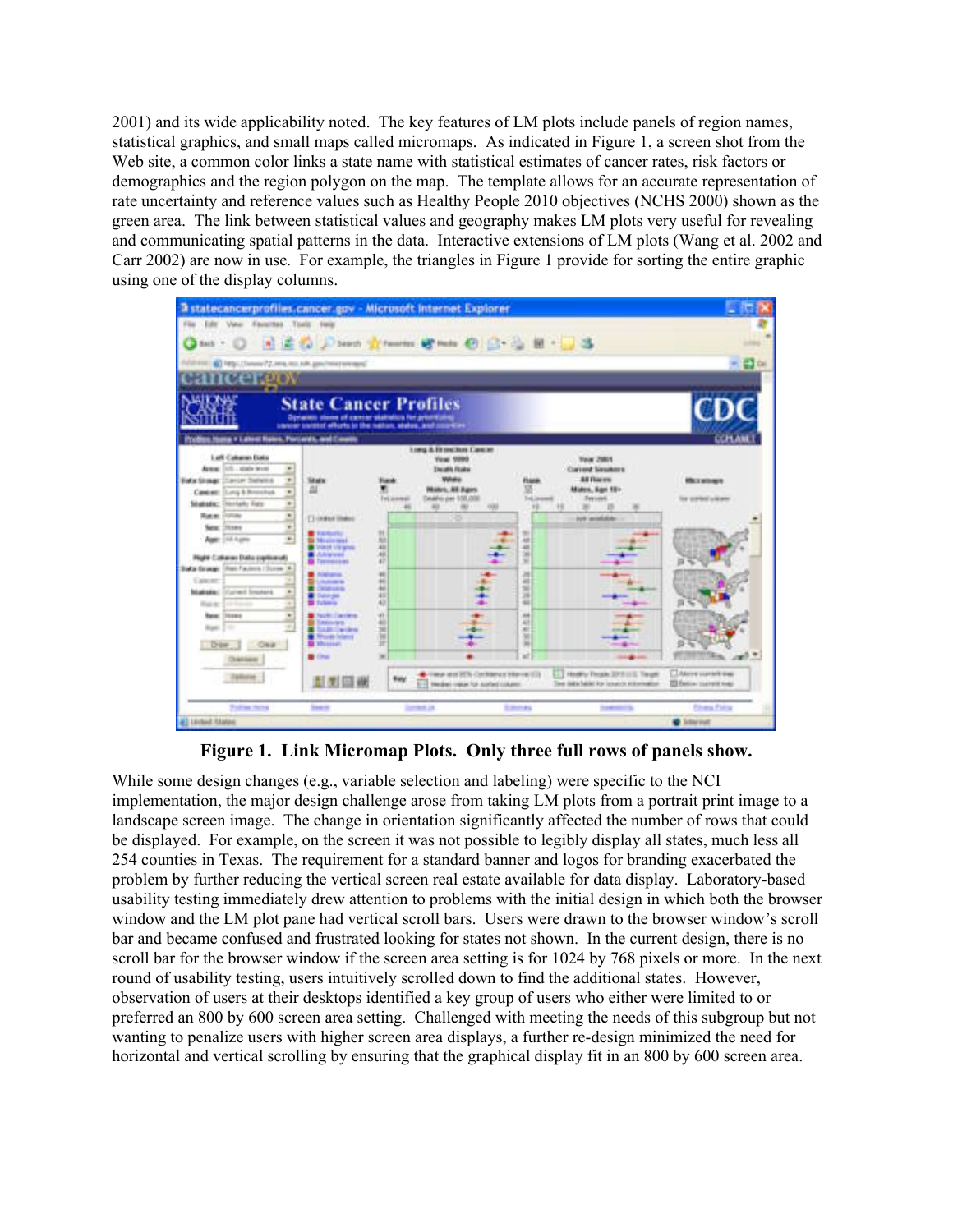Scenarios were tested where users entering with lower screen area settings were provided with a pop-up window to advise them of the option of changing their screen area setting.

The limitation on the vertical display area and screen resolution motivated the development of an analystcentric map and plot overview. This is accessible via an Overview button in LM plot view. The overview appears in a pop up window, where analysts can more easily compare how their state (county) ranks with respect to other states (counties).

The quantitative background of the targeted users of the State Cancer Profiles Web site is higher than the general public but is lower than researchers who have had formal statistical training. We added lines indicating a 95% confidence interval to the points representing rate estimates in order to communicate the uncertainty in rate estimates. Because the addition of these lines increases the data range and thereby reduces the screen resolution available for representing the point estimates, LM plots provides an option to suppress the confidence lines. We also added a rank statistic beside each graphics panel to accommodate the desire of users to make comparisons based on relative rank. Usability tests confirmed our conjecture that many targeted users would expect a rank of 1 to indicate the "best" rather than the lowest value as in a traditional statistics setting. This can lead to communication problems. For mortality rates a high rate is "bad" while for screening a high rate is "good". An increase in incidence rates might be considered good in the context of improved screening. We are careful to label rank 1 as highest or lowest and to avoid the context dependent word "best". As the confidence lines help to show, many consecutive ranks may not be statistically different. Future research work will seek to provide an additional visual indication so the user knows which ranks are statistically different.

Effective in June 2001, Section 508 of the Rehabilitation Act took effect requiring that federal agencies' electronic and information technology be accessible to people with disabilities. In January 2003, two blind users were tested on the State Cancer Profiles Web site. Although LM plots were not included in this initial test, the blind users successfully navigated the Web site using the pick lists and the data table option following the same scenarios used to test sighted users. We anticipate that LM plots will also be compliant and usable by persons with disabilities because the same approach to data selection is used and a data table option is provided.

#### **4. Dynamically Conditioned Choropleth Maps**

Conditioned choropleth (CC) maps are under consideration for future inclusion in the State Cancer Profiles Web site and were used by epidemiologists who participated in a Cancer Surveillance Institute held January 2003. As indicated in Carr, Wallin and Carr 2000 and Carr et al. 2002, the ostensible purpose of CC maps is to promote sharper hypothesis generation about patterns appearing in maps. Figure 2 introduces an example based on analyzing smoothed colorectal mortality rates (males and females combined) for US counties over the period 1995 to 1999. This is an enlarged view with the partitioning sliders set to include all areas in a single map. The pattern of red (higher rate) counties is dramatic in the northeast and along the Mississippi River. Yellow shading indicates missing values.

The sliders allow an analyst to explore the data by partitioning a single choropleth map into a two-way layout of partial maps, each conditioned on values of two other variables. The regions appearing in the partial maps are more homogeneous with respect to the conditioning variables. Figure 3 partitions the choropleth map from Figure 3 using an estimate of the prevalence of colorectal cancer screening by fecal occult blood test (FOBT) for the column slider on the bottom and using the county's socioeconomic status for the row slider on the right. The best opportunity to improve colorectal outcomes is to increase screening in areas with low screening, shown in the first column, that have high mortality rates shown in red. Additionally, areas with lower socioeconomic status are classified on the bottom row. These areas may require more financial assistance to finance outreach, education, screening, and treatment programs. Using the sliders, an analyst can tease out more or fewer areas in a particular classification of high or low.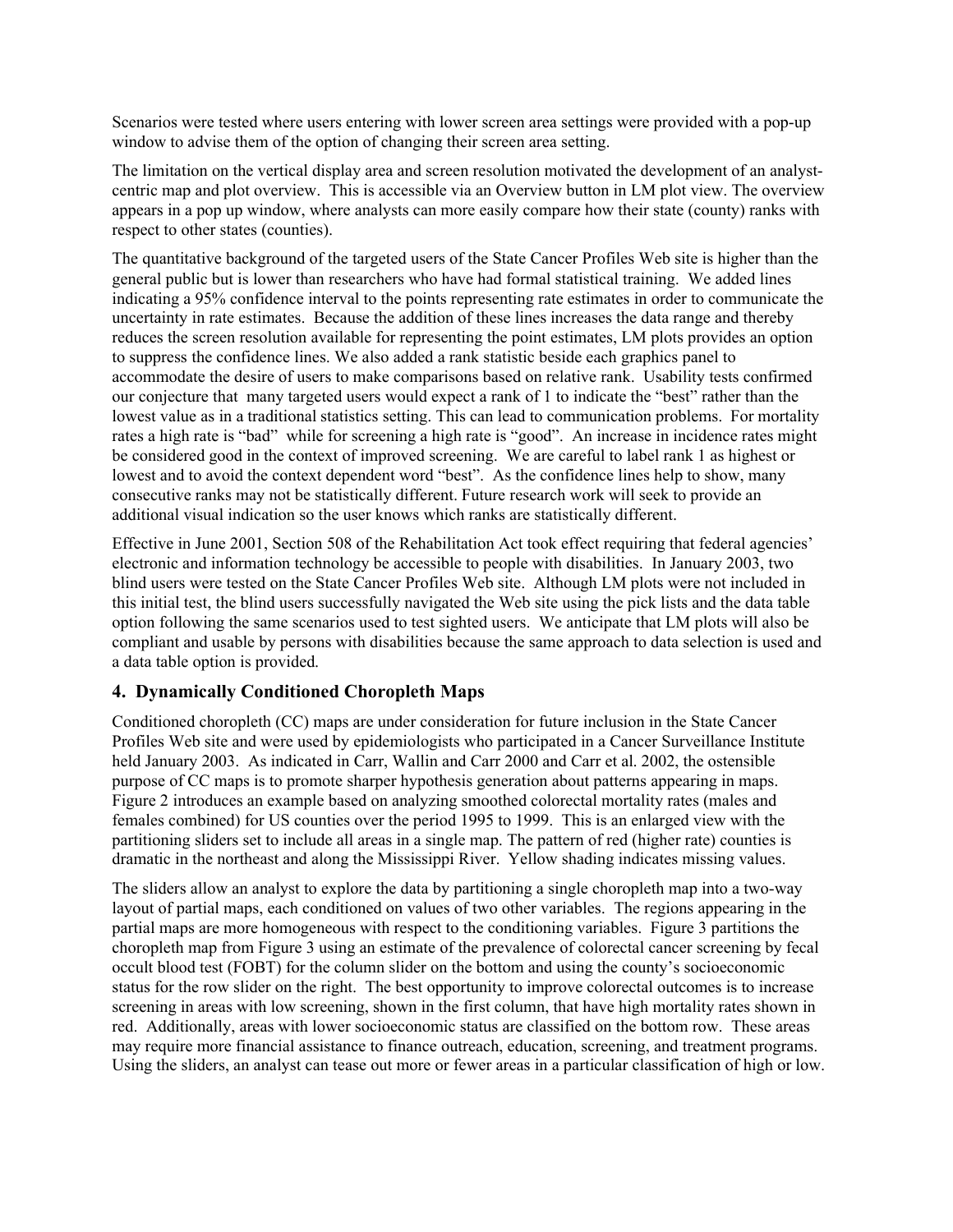

**Figure 2. An Enlarged View With Sliders Set To Include All Available Regions**

Recent progress on CC maps includes faster sliders, piecewise linear sliders to handle the commonly occurring outliers and skewed distributions, and variable selection from comma delimited files. The sliders are now fast enough to smoothly handle US county maps on a 2 MHz computer. Slider experience with county mortality rates and related risk variables motivated the development of a piecewise linear slider that maintains resolution in the central body of the data whether or not there are outliers. The color slider at the top of Figure 3 has thin bars at the left and right with a thicker bar in the much longer central region. The presence of thin bars for low values, high values or both, indicates that there is at least one outlier. When thin bars appear, the slider is piecewise linear. That is, the change in slider value is linear as the slider moves from pixel to pixel for each portion of the slider but the rate of change is faster for the outliers than for the main body of data, providing more resolution where there is more data.

## **5. Transfer to Other Agencies**

Graphics research for the State Cancer Profiles Web site is part of the NSF-funded Digital Government research. Research with the US EPA, Bureau of Labor Statistics, Bureau of Transportation Statistics and the Department of Agriculture has used the templates to study biodiversity and characterize Omernik ecoregions, show unemployment statistics, display pedestrian fatalities, and show crop production statistics. The new Java graphics software is to be made available to these and other agencies associated with the graphics research. Because the Web site focuses on NCI applications and software, LM plot repurposing will involve alterations such as connecting to different databases. The development of CC maps has centered at George Mason University. This Java shareware is immediately available via the Web site www.galaxy.gmu/~dcarr/ccmaps.

 In conclusion, data visualization based on quality graphics is now an integral component of the US cancer surveillance system. Cancer control planners have exciting and easy to use graphics to facilitate their analysis on where to focus limited resources to reduce the US cancer burden.